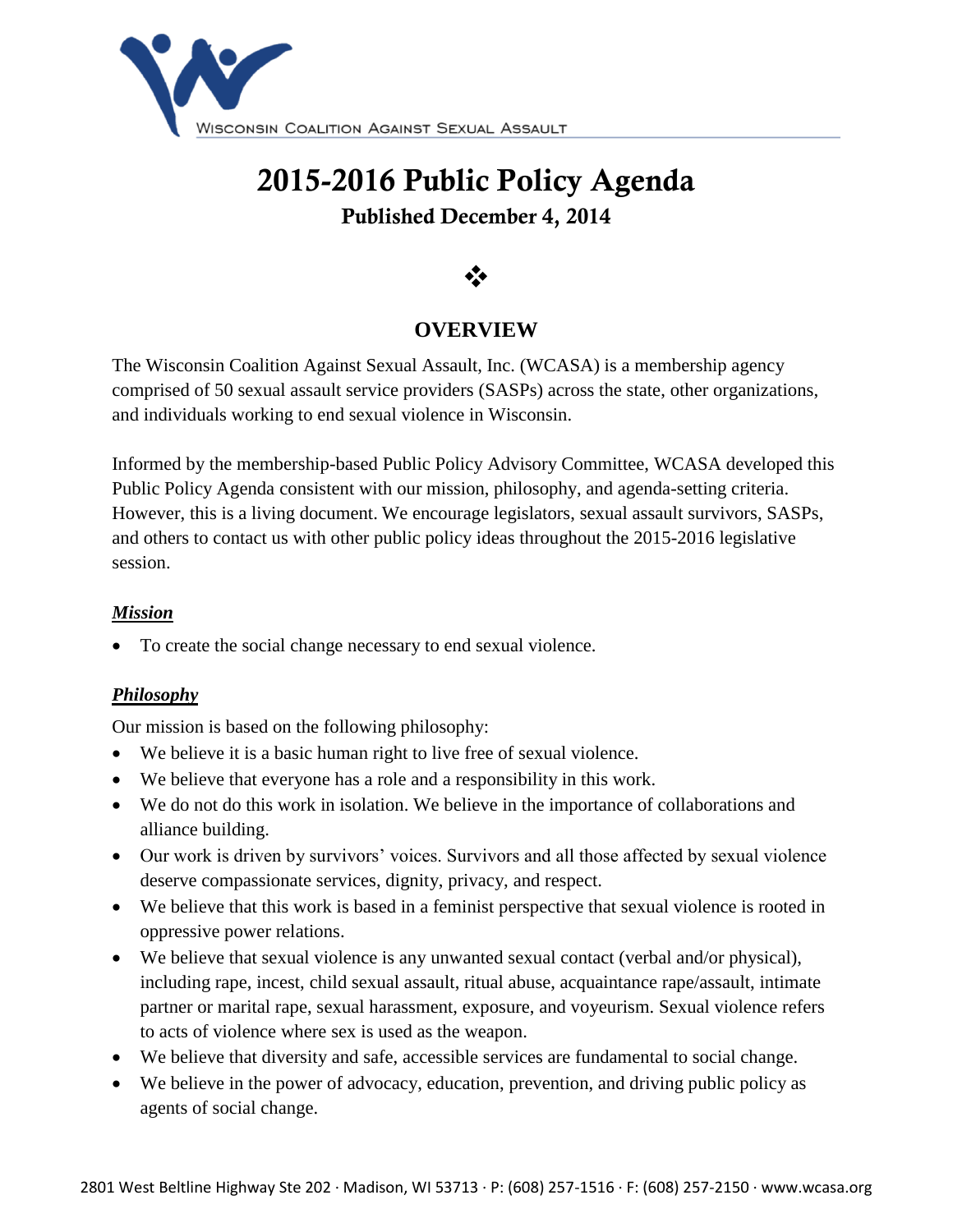#### *Agenda-Setting Criteria*

WCASA prioritized the following issues and policy positions on the Public Policy Agenda according to these criteria, listed in no particular order:

- Impact on survivors of sexual violence
- Alignment with WCASA's long-term interests
- Substantial agreement among members, as represented by the membership-based Public Policy Advisory Committee
- Lack of adequate coverage by allied organizations
- Ability to achieve a meaningful policy outcome
- **•** Timeliness

## $\frac{1}{2}$

## **AGENDA**

#### *Tier 1, Leadership Issues*

Tier 1 issues are those in which WCASA works to become the recognized leader in the state. WCASA considers these issues the highest priority of the public policy and communications coordinator. Tier 1 issues should be the subject of active engagement by WCASA members.

- **Sexual Assault Services Funding**
	- o Advocate for increased funding for the Sexual Assault Victim Services grant program and its grantees.
- **Victim Accompaniment**
	- o Advocate for legislation providing survivors the right to be accompanied by a trained sexual assault advocate throughout the various stages of the medical and criminal justice processes: the sexual assault forensic exam, law enforcement interviews, and court proceedings.
- **Public Reporting**
	- o Advocate for an annual public reporting system of data related to sexual assaults, such as reporting sexual assaults to law enforcement, arrests, referrals for prosecution, and, among other possibilities, convictions.

#### *Tier 2, Participant Issues*

Tier 2 issues are important to WCASA but are well covered by other allied organizations that are recognized leaders on the matter. On such issues, WCASA will contribute to the collaborative work led by these organizations, and WCASA will engage our membership selectively and strategically, where members' contributions can produce a meaningful policy outcome.

#### **Sexual Violence Prevention**

- o Advocate for legislation or administrative policies providing for sexual violence prevention in schools.
- o Advocate for legislation or administrative policies providing for child sex abuse prevention.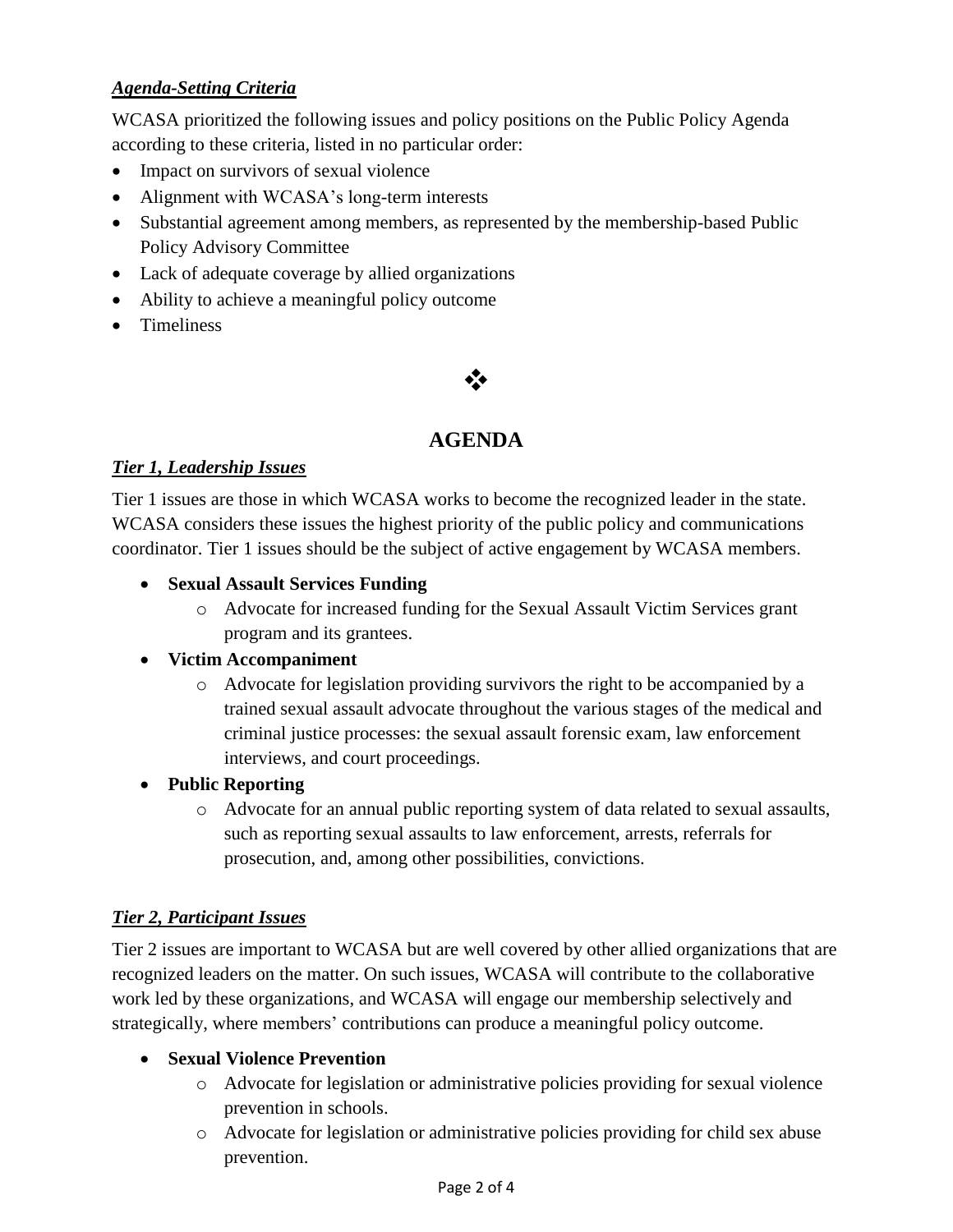#### **Reproductive Health**

o Advocate for legislation or administrative policies that protect or advance women's reproductive health, including, but not limited to, access to emergency contraception.

#### **Human Trafficking**

o Advocate for legislation or administrative policies that would reduce or eliminate human trafficking.

#### *Tier 3, Potential Leadership Issues*

Tier 3 issues are those on which WCASA would likely lead (i.e., they would become tier 1 issues) if WCASA chooses to work on them. However, these issues are not fully consistent with the Public Policy Agenda setting criteria at this time. These issues can become higher priorities when events warrant.

#### **Costs Beyond SANE Exam**

o Advocate for legislation or administrative policies that would provide additional ways in which the state can help cover the costs sexual assault survivors incur beyond the forensic medical exam.

#### **Healthy Sexuality**

o Advocate for legislation or administrative policies providing for sexual violence prevention education that promotes healthy sexuality, including, but not limited to, improving the Healthy Youth Act.

#### **Waiting Period and Ultrasound**

o Advocate for legislation or administrative policies that eliminate the requirement that sexual assault survivors must report their sexual assault to law enforcement in order to avoid the currently required ultrasound and 24-hour waiting period before having an abortion.

#### **Housing**

- o Advocate for legislation or administrative policies that lessen the proof requirements in housing law, such that sexual assault survivors can terminate a rental agreement more easily if a sexual assault advocate informs the landlord that the tenant is a survivor of sexual assault.
	- Current law requires a copy of certain court documents (e.g., an injunction or criminal complaint) to terminate a rental agreement.

#### *Tier 4, Monitored Issues*

Tier 4 issues are important to WCASA. These issues can become higher priorities when events warrant. WCASA will monitor these issues and possibly issue statements, sign joint letters initiated by allies, and other actions. These issues may become more detailed as the legislative session progresses.

- **Economic Justice**
- **Racial Justice**